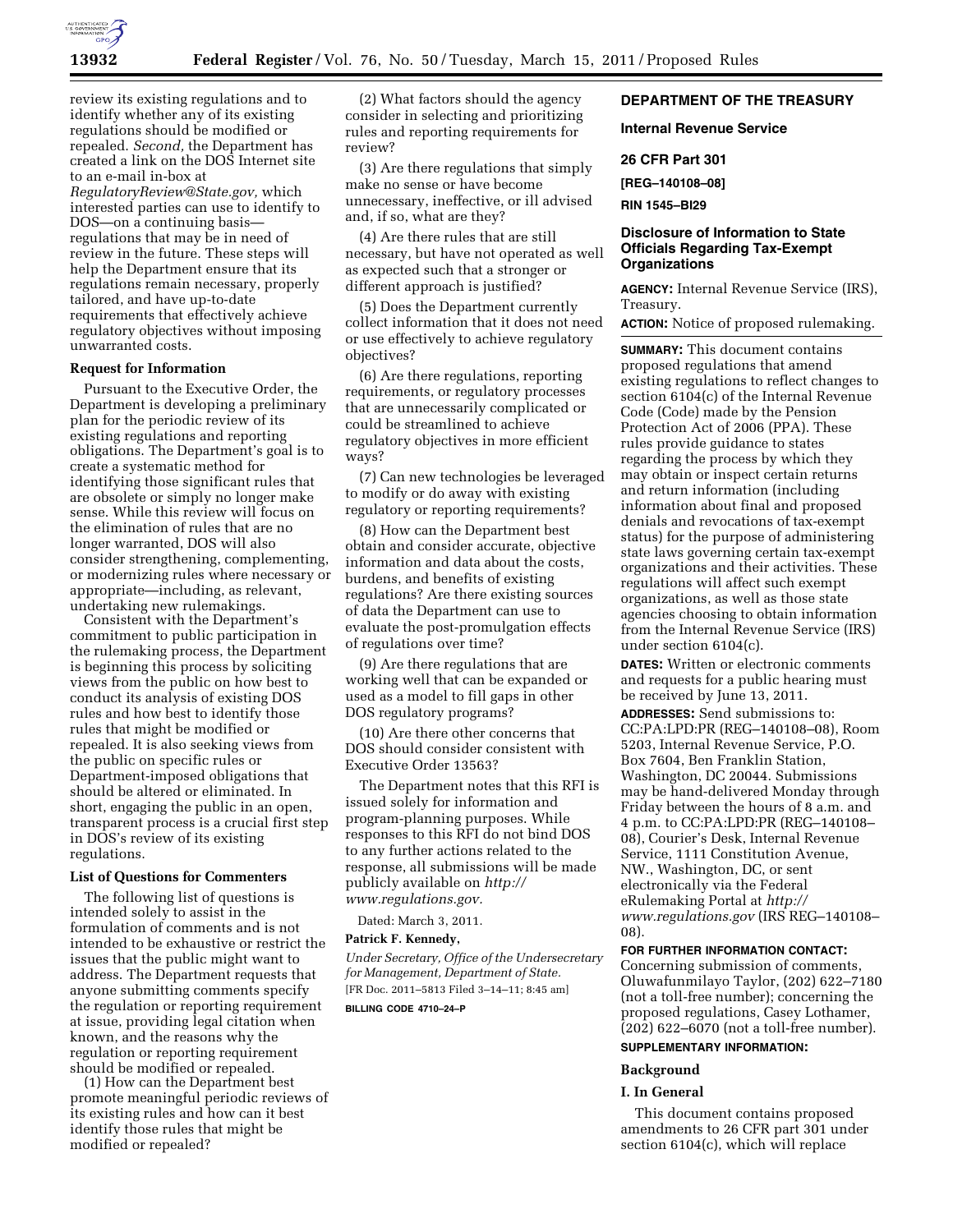current § 301.6104(c)-1 in its entirety. Section 6104(c) governs when the IRS may disclose to state officials certain information about organizations described in section 501(c)(3) (''charitable organizations''), organizations that have applied for recognition as organizations described in section  $501(c)(3)$  ("applicants"), and certain other exempt organizations. Section 6104(c) was added to the Code by section 101(e) of the Tax Reform Act of 1969 (Pub. L. 91–172, 83 Stat. 523) and significantly amended by section 1224(a) of the PPA (Pub. L. 109–280, 120 Stat. 1091).

Section 501(c)(3) organizations may be affected by the expanded disclosures to state officials authorized under the statute and proposed regulations. First, the IRS is now authorized (under new section  $6104(c)(2)$ , as added by the PPA) to disclose information about certain proposed revocations and proposed denials before an administrative appeal has been made and a final revocation or denial has been issued. For those organizations that have received a determination letter stating that they are described in section 501(c)(3), the IRS may disclose a proposed revocation (before any administrative appeal) to an appropriate state officer (ASO). This broader authority applies both where the organization was required under section 508 to apply for the determination letter and where the organization elected to apply for a determination letter even though it was not required to do so. The IRS continues to be authorized to disclose final revocations and final denials issued after any administrative appeal has been concluded for any section 501(c)(3) organization.

Second, under the authority of new section  $6104(c)(2)(D)$ , as added by the PPA, the IRS may disclose returns or return information of any section 501(c)(3) organization to ASOs on its own initiative, regardless of whether it has initiated an examination, if it determines that the information may be evidence of noncompliance with state laws under the jurisdiction of the ASO. Thus, if the IRS believes these conditions are met, it may, for example, disclose to ASOs a proposed revocation of exemption for a section 501(c)(3) organization that does not have a determination letter. All disclosures authorized under section 6104(c) may be made only if the state receiving the information is following applicable disclosure, recordkeeping and safeguard procedures.

The statute and proposed regulations also permit disclosure of information to state officials about all applicants for section 501(c)(3) status.

Exempt organizations other than section 501(c)(3) organizations also may be affected by the disclosures to state officials authorized under the statute and proposed regulations. The IRS is authorized to disclose returns and return information of these organizations to ASOs upon written request, but only to the extent necessary to administer state laws regulating the solicitation or administration of charitable funds or charitable assets. Again, all such disclosures may be made only if the state receiving the information is following applicable disclosure, recordkeeping and safeguard procedures.

Section  $6104(c)(1)$ , which is unchanged by the PPA, directs the IRS to share certain information with ASOs regarding charitable organizations and applicants. Specifically, section 6104(c)(1) provides that the IRS is to notify the ASO of the following final determinations: (1) A refusal to recognize an entity as an organization described in section  $501(c)(3)$ ; (2) the operation of a section 501(c)(3) organization in a manner not meeting, or no longer meeting, the requirements of its exemption; and (3) the mailing of a notice of deficiency for any tax imposed under section 507, chapter 41, or chapter 42. See section  $6104(c)(1)(A)$ and (c)(1)(B). The directive under section  $6104(c)(1)(A)$  to notify ASOs of an organization no longer meeting the requirements for exemption under section 501(c)(3) includes not only notice of a revocation of exemption, but also notice (when the IRS is so informed) that a charitable organization is terminating or has dissolved in accordance with its governing documents. Upon request, an ASO may inspect and copy the returns, filed statements, records, reports, and other information relating to a final determination as described in this paragraph, as are relevant to any determination under state law. See section 6104(c)(1)(C).

## **II. PPA Changes to Section 6104(c)**

The PPA amended section 6104(c) by striking paragraph (2) and inserting new paragraphs (2) through (6) as follows.

(1) The IRS may disclose to an ASO proposed refusals to recognize organizations as charitable organizations, and proposed revocations of such recognition. The PPA also allows disclosure of notices of proposed deficiencies of excise taxes imposed by section 507 and chapters 41 and 42 relating to charitable organizations. See section  $6104(c)(2)(A)(i)$  and  $(c)(2)(A)(ii)$ .

Previously, only final determinations of this kind (denials of recognition, revocations, and notices of deficiency) could be disclosed under section 6104(c).

(2) The IRS may disclose to an ASO the names, addresses, and taxpayer identification numbers of applicants. See section  $6104(c)(2)(A)(iii)$ . Previously, information on applicants, other than information relating to a denial of recognition, could not be disclosed under section 6104(c).

(3) The IRS may disclose to an ASO the returns and return information of organizations with respect to which information is disclosed as described in paragraphs (1) and (2) of this section II (proposed determinations and applicant identifying information). See section 6104(c)(2)(B). Prior law allowed for disclosure under section 6104(c) only of returns and return information related to final determinations.

(4) Proposed determinations, identifying information, and the related returns and return information with respect to charitable organizations and applicants may be disclosed to an ASO only upon the ASO's written request and only as necessary to administer state laws regulating charitable organizations, such as laws governing tax-exempt status, charitable trusts, charitable solicitation, and fraud. See section  $6104(c)(2)(C)$ . Prior law provided for automatic disclosure (without a request), but only of final determinations and their related returns and return information.

(5) The IRS may disclose to an ASO on its own initiative (without a written request) returns and return information with respect to charitable organizations and applicants if the IRS determines that this information might constitute evidence of noncompliance with the laws under the jurisdiction of the ASO. See section 6104(c)(2)(D). There was no such provision under section 6104(c) previously.

(6) The IRS may disclose returns and return information of section 501(c) organizations other than those described in section  $501(c)(1)$  or  $(c)(3)$  to an ASO upon the ASO's written request, but only to the extent necessary in administering state laws relating to the solicitation or administration of charitable funds or charitable assets of such organizations. See section 6104(c)(3). Previously, only information relating to charitable organizations or applicants was disclosed under section 6104(c).

(7) Returns and return information of organizations and taxable persons disclosed under section 6104(c) may be disclosed in civil administrative and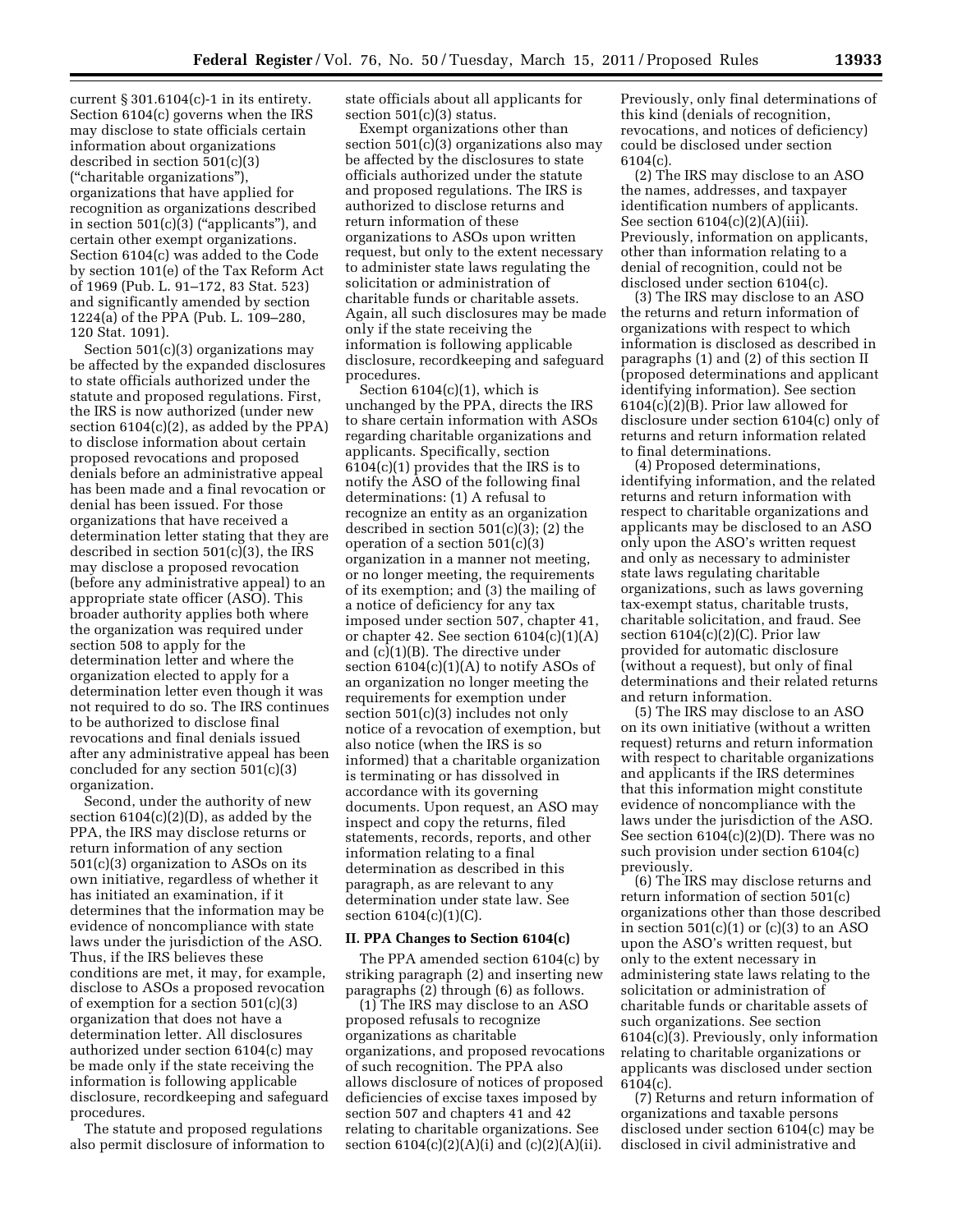civil judicial proceedings pertaining to the enforcement of state laws regulating such organizations, under procedures prescribed by the IRS similar to those under section 6103(h)(4). See section 6104(c)(4). There was no such provision under section 6104(c) previously.

(8) No return or return information may be disclosed under section 6104(c) to the extent the IRS determines that such disclosure would seriously impair federal tax administration. See section 6104(c)(5). This disclosure prohibition, though new in the PPA, was provided previously by regulation. See current § 301.6104(c)–1(b)(3)(ii).

(9) The IRS may disclose returns and return information under section 6104(c) to a state officer or employee designated by the ASO to receive such information on the ASO's behalf. See section 6104(c)(2)(C) (flush language) and (c)(3). Prior law did not provide for IRS disclosures to persons other than ASOs.

(10) An ASO is defined as the state attorney general, state tax officer, any state official charged with overseeing charitable organizations (in the case of charitable organizations and applicants), and the head of the state agency charged with the primary responsibility for overseeing the solicitation of funds for charitable purposes (in the case of section 501(c) organizations other than those described in section 501(c)(1) or  $(c)(3)$ ). See section  $6104(c)(6)(B)$ . Before its amendment by the PPA, section 6104(c)(2) defined ASO as the state attorney general, state tax officer, or any state official charged with overseeing organizations of the type described in section 501(c)(3).

#### **III. Related PPA Provisions**

The PPA amended section 6103(p) to make the disclosure of returns and return information under section 6104(c) subject to the disclosure, recordkeeping, and safeguard provisions of section 6103. These provisions include—

(1) section 6103(a), which is the general prohibition on the disclosure of returns and return information, except as authorized by Title 26 of the United States Code;

(2) section 6103(p)(3), which requires the IRS to maintain permanent standardized records of all requests for inspection or disclosure of returns or return information under section 6104(c) and of all such information inspected or disclosed pursuant to those requests; and

 $(3)$  section 6103 $(p)(4)$ , which requires an ASO, as a condition for receiving returns or return information under section 6104(c), to establish and

maintain certain safeguards, such as keeping permanent standardized records of all requests and disclosures, maintaining a secure information storage area, restricting access to the information, and providing whatever other safeguards the IRS deems necessary to protect the confidentiality of the information. See § 301.6103(p)(4)–1 and IRS Publication 1075, Tax Information Security Guidelines for Federal, State and Local Agencies and Entities. Publication 1075 can be found at *[http://www.irs.gov/](http://www.irs.gov/formspubs)  [formspubs.](http://www.irs.gov/formspubs)* 

The PPA also included amendments to sections 7213, 7213A, and 7431 to impose civil and criminal penalties for the unauthorized disclosure or inspection of section 6104(c) information.

#### **IV. IRS Disclosure Procedures**

In general, before any federal or state agency may receive returns and return information from the IRS under a particular Code provision, it must file with the IRS a report detailing the physical, administrative, and technical safeguards implemented by the agency to protect this information from unauthorized inspection or disclosure. Only upon approval of these safeguards by the IRS, as well as satisfaction of any other statutory requirements (such as submission of a written request), may an agency receive the information to which it is entitled under the Code, and then only for the use specified by the relevant statute. See section 6103(p)(4).

Under various disclosure programs, the IRS and other federal and state agencies often execute agreements detailing the responsibilities of the parties and the terms and parameters of the disclosure arrangement. For example, under section 6103(d), the IRS executes a disclosure agreement (the ''Basic Agreement'') with each state tax agency to which it discloses information. The Basic Agreement, which serves as the written request required by section 6103(d), has been the foundation of the state tax disclosure program under this provision of the Code for over 30 years. See Internal Revenue Manual Exhibit 11.3.32–1 (sample Basic Agreement).

After the PPA, the IRS revised its disclosure procedures under section 6104(c) to model them after the highly successful section 6103(d) program. The section 6104(c) program uses a disclosure agreement patterned after the Basic Agreement but tailored to the specific requirements and restrictions of section 6104(c).

## *Explanation of Provisions*

These proposed regulations provide guidance regarding disclosures under section 6104(c), as amended by the PPA. The PPA amendments to sections 6104(c) and 6103 expand the scope of information the IRS may disclose to an ASO, but make such disclosures contingent on the ASO adopting the safeguard standards and procedures of section 6103 that apply to federal and state agencies that receive returns and return information under other provisions of the Code. Accordingly, these proposed regulations provide that, without prior safeguard approval, the IRS will not give automatic notification of any determinations or other information that may be disclosed under section 6104(c).

Under these proposed regulations, the IRS may (and currently does) require an ASO to enter into a disclosure agreement with the IRS, which will stipulate the procedures for disclosure under section 6104(c), as well as the restrictions on use and redisclosure. These proposed regulations provide that this agreement, or any similar document, satisfies the requirement under section 6104(c) for a written request for disclosure.

An ASO who meets the safeguard and other procedural requirements of section 6103(p)(4) may receive information from the IRS to be used in the administration of state laws governing charitable organizations, as well as laws governing the solicitation or administration of charitable funds or charitable assets of certain noncharitable exempt organizations. The information available to ASOs under these proposed regulations not only is greater in scope than what was available under section 6104(c) before its amendment by the PPA, but comes at an earlier stage in the IRS administrative and enforcement processes. Thus, the IRS may disclose such information as whether an organization has applied for recognition as a charitable organization and, if so, whether the IRS proposes to deny such recognition, or the organization has withdrawn its application; whether an organization's charitable status has terminated; whether the IRS proposes to assess any chapter 42 excise taxes (for example, the tax on excess benefit transactions under section 4958); and whether the IRS has revoked an organization's exemption, or proposes to revoke the recognition of its exemption.

Without a written request, but still subject to the safeguard requirements of section 6103(p)(4), the IRS has the authority under section 6104(c)(2)(D) to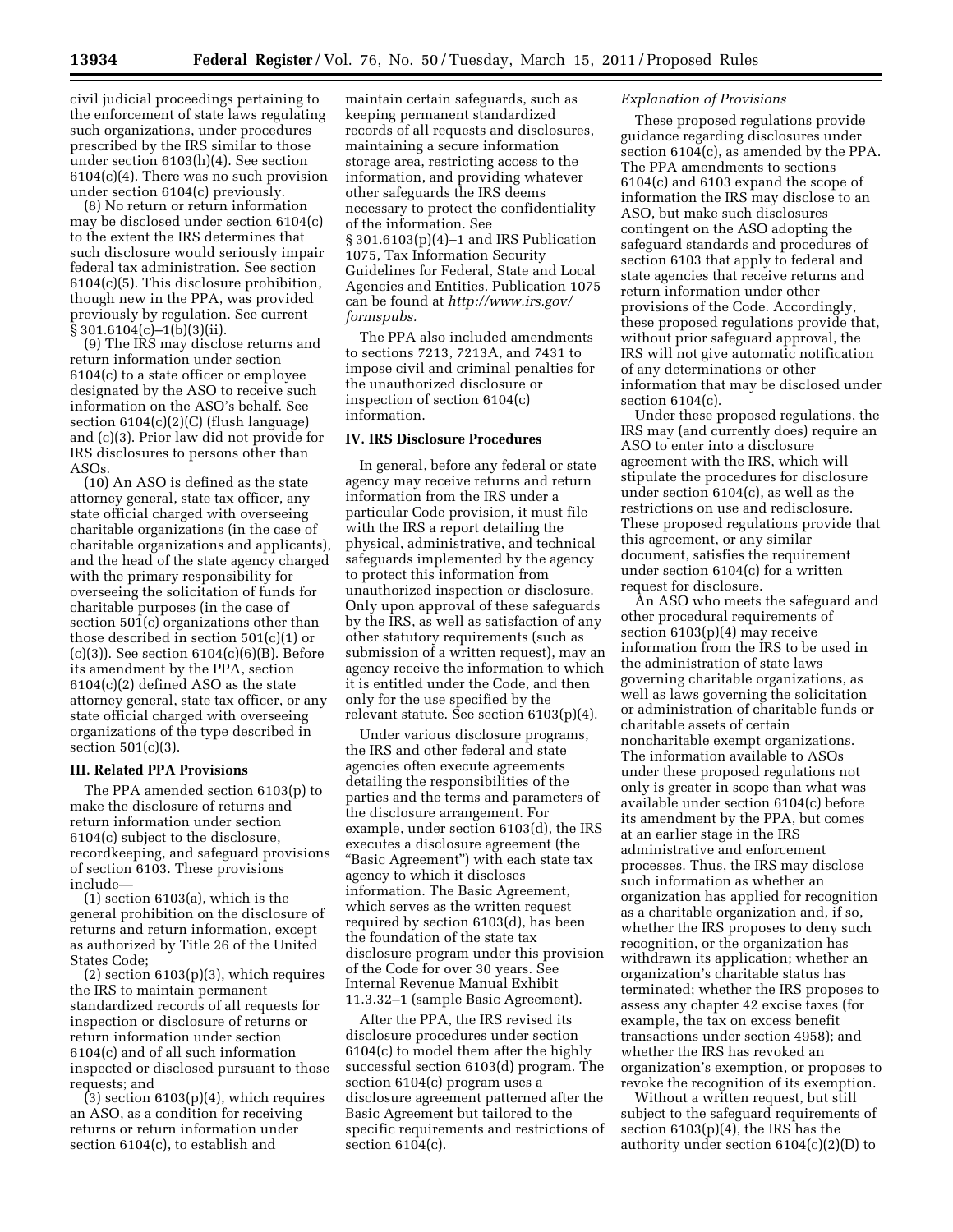disclose returns and return information of charitable organizations and applicants if it determines that such information may constitute evidence of noncompliance with the laws under the ASO's jurisdiction. The IRS may make these disclosures on its own initiative. These proposed regulations clarify that the IRS' authority under section  $6104(c)(2)(D)$  is in addition to its disclosure authority under other provisions of section 6104(c)(1) and (c)(2), to the effect that discretionary disclosures may be made before the IRS issues a proposed determination or takes other action. The proposed regulations also make clear that the determination required by the statute concerns possible noncompliance with state laws regulating charitable organizations and not just any state law violation.

The disclosure provisions of section 6104(c), as amended by the PPA, offer significant advantages to states in their enforcement efforts. The ability of the IRS to disclose returns and return information early in its own administrative and enforcement processes, as well as the IRS' authority under section 6104(c)(2)(D) to disclose information on its own initiative, greatly enhance the administration and enforcement of state laws, both tax and nontax, governing charitable activities, funds, and assets.

These proposed regulations define certain key terms for purposes of section 6104(c), including ''appropriate state officer", "return", "return information", and ''taxable person.''

#### *Special Analyses*

It has been determined that this notice of proposed rulemaking is not a significant regulatory action as defined in Executive Order 12866; therefore, a regulatory assessment is not required. It also has been determined that section 553(b) of the Administrative Procedure Act (5 U.S.C. chapter 5) and the Regulatory Flexibility Act (5 U.S.C. chapter 6) do not apply to the proposed regulations; therefore, a regulatory flexibility analysis is not required. Pursuant to section 7805(f) of the Internal Revenue Code, the proposed regulations have been submitted to the Chief Counsel for Advocacy of the Small Business Administration for comments regarding their impact on small businesses.

## *Comments and Requests for a Public Hearing*

Before these proposed regulations are adopted as final, any written (signed original and 8 copies) or electronic comments timely submitted to the IRS

will be considered. The IRS and Treasury Department request comments on the clarity of these proposed regulations and how they might be made easier to understand. Of particular interest are comments on whether paragraph (e) of these proposed regulations, describing the organizations to which disclosure applies, lists all the organizations with respect to which ASOs might legitimately need information. All comments will be available for public inspection and copying. A public hearing will be scheduled if requested in writing by any person who timely submits written comments. If a public hearing is scheduled, notice of the date, time, and place for the public hearing will be published in the **Federal Register**.

## *Drafting Information*

The principal author of these regulations is Casey Lothamer of the Office of Division Counsel/Associate Chief Counsel (Tax Exempt and Government Entities), though other persons in the IRS and Treasury Department participated in their development.

### **List of Subjects in 26 CFR Part 301**

Employment taxes, Estate taxes, Excise taxes, Gift taxes, Income taxes, Penalties, Reporting and recordkeeping requirements.

## **Proposed Amendments to the Regulations**

Accordingly, 26 CFR part 301 is proposed to be amended as follows:

## **PART 301—PROCEDURE AND ADMINISTRATION**

**Paragraph 1.** The authority citation for part 301 is amended by adding an entry in numerical order to read in part as follows:

**Authority:** 26 U.S.C. 7805 \* \* \*

Section 301.6104(c)–1 also issued under 26 U.S.C. 6104(c).  $*$   $*$   $*$ 

**Par. 2.** Section 301.6104(c)-1 is revised to read as follows:

#### **§ 301.6104(c)-1 Disclosure of certain information to state officials.**

(a) *In general.* (1) Subject to the disclosure, recordkeeping, and safeguard provisions of section 6103, and upon written request by an appropriate state officer (ASO, as defined in paragraph (i)(1) of this section), the IRS may disclose or make available to the ASO the returns and return information described in paragraph (c) of this section with respect to—

(i) any organization described or formerly described in section 501(c)(3) and exempt or formerly exempt from taxation under section 501(a) (a charitable organization); or

(ii) any organization that has applied for recognition as an organization described in section 501(c)(3) (an applicant).

Such information shall be disclosed or made available only as necessary to administer state laws regulating charitable organizations.

(2) Subject to the disclosure, recordkeeping, and safeguard provisions of section 6103, and upon written request by an ASO, the IRS may disclose or make available to the ASO returns and return information regarding any organization described or formerly described in section 501(c) other than section  $501(c)(1)$  or  $(c)(3)$ . Such information shall be disclosed or made available only as necessary to administer state laws regulating the solicitation or administration of the charitable funds or charitable assets of these organizations.

(b) *Disclosure agreement.* The IRS may require an ASO to execute a disclosure agreement or similar document specifying the procedures, terms, and conditions for the disclosure or inspection of information under section 6104(c), including compliance with the safeguards prescribed by section 6103(p)(4), as well as specifying the information to be disclosed. Such an agreement or similar document shall constitute the request for disclosure required by section  $6104(c)(1)(C)$ , as well as the written request required by section  $6104(c)(2)(C)(i)$  and  $(c)(3)$ . For security guidelines and other safeguards for protecting returns and return information, see guidance published by the IRS. *See,* for example, IRS Publication 1075, "Tax Information Security Guidelines for Federal, State and Local Agencies and Entities.''

(c) *Disclosures regarding charitable organizations and applicants.* (1) With respect to any organization described in paragraph (d) of this section, the IRS may disclose or make available for inspection under section 6104(c)(1) and (c)(2) to an ASO the following returns and return information with respect to a charitable organization or applicant:

(i) A refusal or proposed refusal to recognize an organization's exemption as a charitable organization (a final or proposed denial letter).

(ii) Information regarding a grant of exemption following a proposed denial.

(iii) A revocation of exemption as a charitable organization (a final revocation letter), including a notice of termination or dissolution.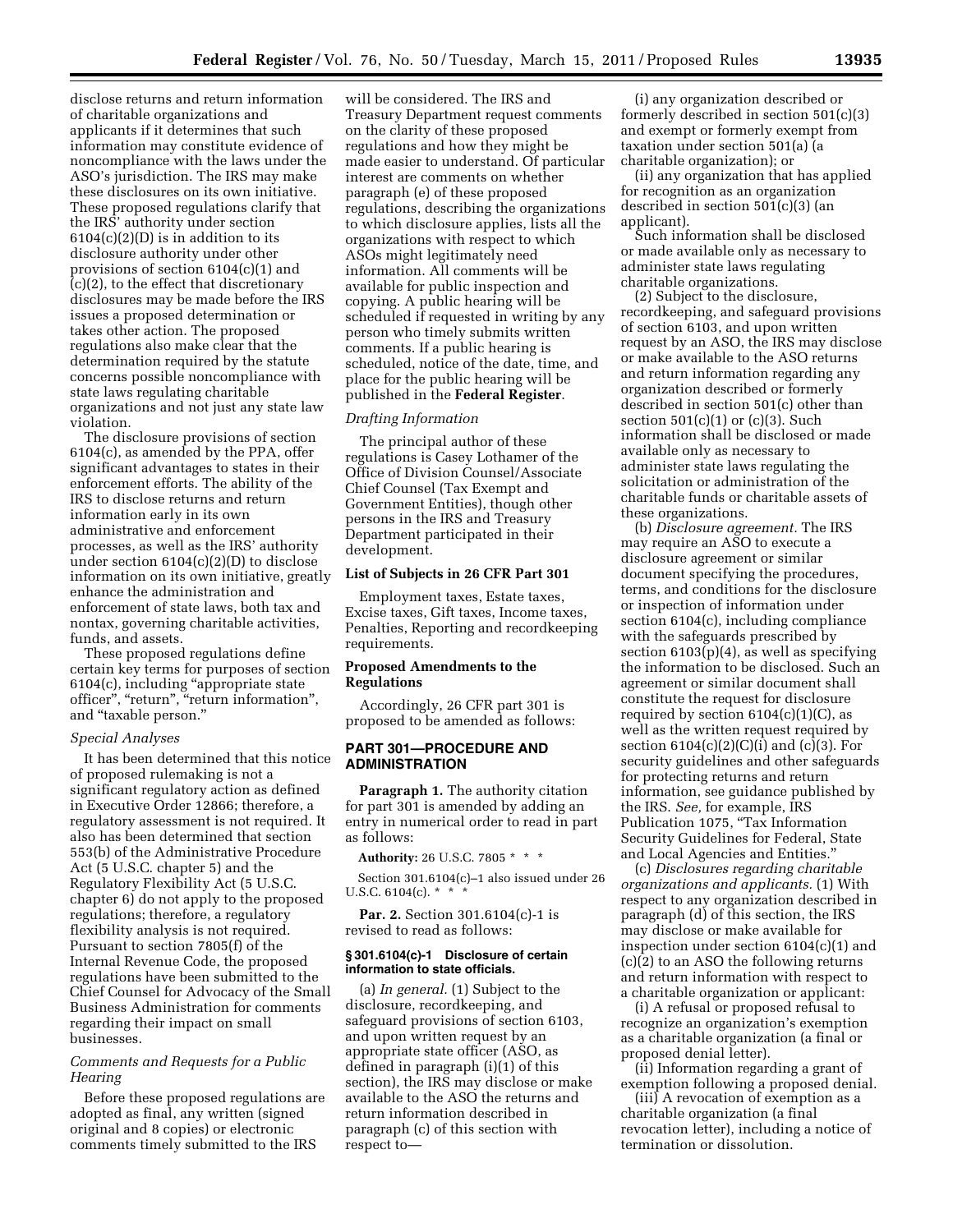(iv) A proposed revocation of recognition of exemption as a charitable organization (a proposed revocation letter).

(v) Information regarding the final disposition of a proposed revocation of recognition other than by final revocation.

(vi) A notice of deficiency or proposed notice of deficiency of tax imposed under section 507 or chapter 41 or 42 on the organization or a taxable person (as described in paragraph (i)(4) of this section).

(vii) Information regarding the final disposition of a proposed notice of deficiency of tax imposed under section 507 or chapter 41 or 42 on the organization other than by issuance of a final notice of deficiency.

(viii) The names, addresses, and taxpayer identification numbers of applicants for charitable status, provided on an applicant-by-applicant basis or by periodic lists of applicants. Under this provision the IRS may respond to inquiries from an ASO as to whether a particular organization has applied for recognition of exemption as a charitable organization.

(ix) Information regarding the final disposition of an application for recognition of exemption where no proposed denial letter is issued, including whether the application was withdrawn or whether the applicant failed to establish its exemption.

(x) Returns and other return information relating to the return information described in this paragraph (c)(1), except for returns and return information relating to proposed notices of deficiency described in paragraph (c)(1)(vi) of this section with respect to taxable persons.

(2) The IRS may disclose or make available for inspection returns and return information of a charitable organization or applicant, if the IRS determines that such information might constitute evidence of noncompliance with the laws under the jurisdiction of the ASO regulating charitable organizations and applicants. Such information may be disclosed on the IRS' own initiative. Disclosures under this paragraph (c)(2) may be made before the IRS issues a proposed determination (denial of recognition, revocation, or notice of deficiency) or any other action by the IRS described in this section.

(d) *Organizations to which disclosure applies.* Regarding the information described in paragraphs (a)(2) and (c) of this section, the IRS will disclose or make available for inspection to an ASO such information only with respect to—

(1) an organization formed under the laws of the ASO's state;

(2) an organization, the principal office of which is located in the ASO's state;

(3) an organization that, as determined by the IRS, is or might be subject to the laws of the ASO's state regulating charitable organizations or the solicitation or administration of charitable funds or charitable assets; or

(4) a private foundation required by § 1.6033–2(a)(iv) to list the ASO's state on any of the foundation's returns filed for its last five years.

(e) *Disclosure limitations.*  Notwithstanding any other provision of this section, the IRS will not disclose or make available for inspection under section 6104(c) any information, the disclosure of which it determines would seriously impair federal tax administration, including, but not limited to—

(1) identification of a confidential informant or interference with a civil or criminal tax investigation; and

(2) information obtained pursuant to a tax convention between the United States and a foreign government (*see*  section 6105(c)(2) for the definition of *tax convention*).

(f) *Disclosure recipients*—(1) *In general.* The IRS may disclose returns and return information under section 6104(c) to, or make it available for inspection by—

(i) an ASO, as defined in paragraph (i)(1) of this section, or

(ii) a person other than an ASO, but only if that person is a state officer or employee designated by the ASO to receive information under section 6104(c) on behalf of the ASO, as specified in paragraph (f)(2) of this section.

(2) *Designation by ASO.* An ASO may designate state officers or employees to receive information under section 6104(c) on the ASO's behalf by specifying in writing each person's name and job title, and the name and address of the person's office. The ASO must promptly notify the IRS in writing of any additions, deletions, or other changes to the list of designated persons.

(g) *Redisclosure.* An ASO to whom a return or return information has been disclosed may thereafter disclose such information—

(1) to another state officer or employee only as necessary to administer state laws governing charitable organizations or state laws regulating the solicitation or administration of charitable funds or charitable assets of noncharitable exempt organizations; or

(2) except as provided in paragraph (h)(1) of this section, to another state officer or employee who is personally and directly preparing for a civil proceeding before a state administrative body or court in a matter involving the enforcement of state laws regulating organizations with respect to which information can be disclosed under this section, solely for use in such a proceeding, but only if—

(i) the organization or a taxable person is a party to the proceeding, or the proceeding arose out of, or in connection with, determining the civil liability of the organization or a taxable person, or collecting such civil liability, under state laws governing organizations with respect to which information can be disclosed under this section;

(ii) the treatment of an item reflected on such a return is directly related to the resolution of an issue in the proceeding; or

(iii) the return or return information directly relates to a transactional relationship between the organization or a taxable person and a person who is a party to the proceeding that directly affects the resolution of an issue in the proceeding.

(h) *Redisclosure limitations.* (1) Before disclosing in a state administrative or judicial proceeding, or to any party as provided by paragraph (g)(2) of this section, any return or return information received under section 6104(c), the ASO shall notify the IRS of the intention to make such a disclosure. No state officer or employee shall make such a disclosure except in accordance with any conditions the IRS might impose in response to the ASO's notice of intent. No such disclosure shall be made if the IRS determines that the disclosure would seriously impair Federal tax administration.

(2) An ASO to whom a return or return information has been disclosed shall not disclose that information to an agent or contractor.

(i) *Definitions.* (1) *Appropriate state officer* means—

(i) the state attorney general;

(ii) the state tax officer; (iii) with respect to a charitable organization or applicant, any state officer other than the attorney general or tax officer charged with overseeing charitable organizations; and

(iv) with respect to a section 501(c) organization that is not described in section  $501(c)(1)$  or  $(c)(3)$ , the head of the agency designated by the state attorney general as having primary responsibility for overseeing the solicitation of funds for charitable purposes. A state officer described in